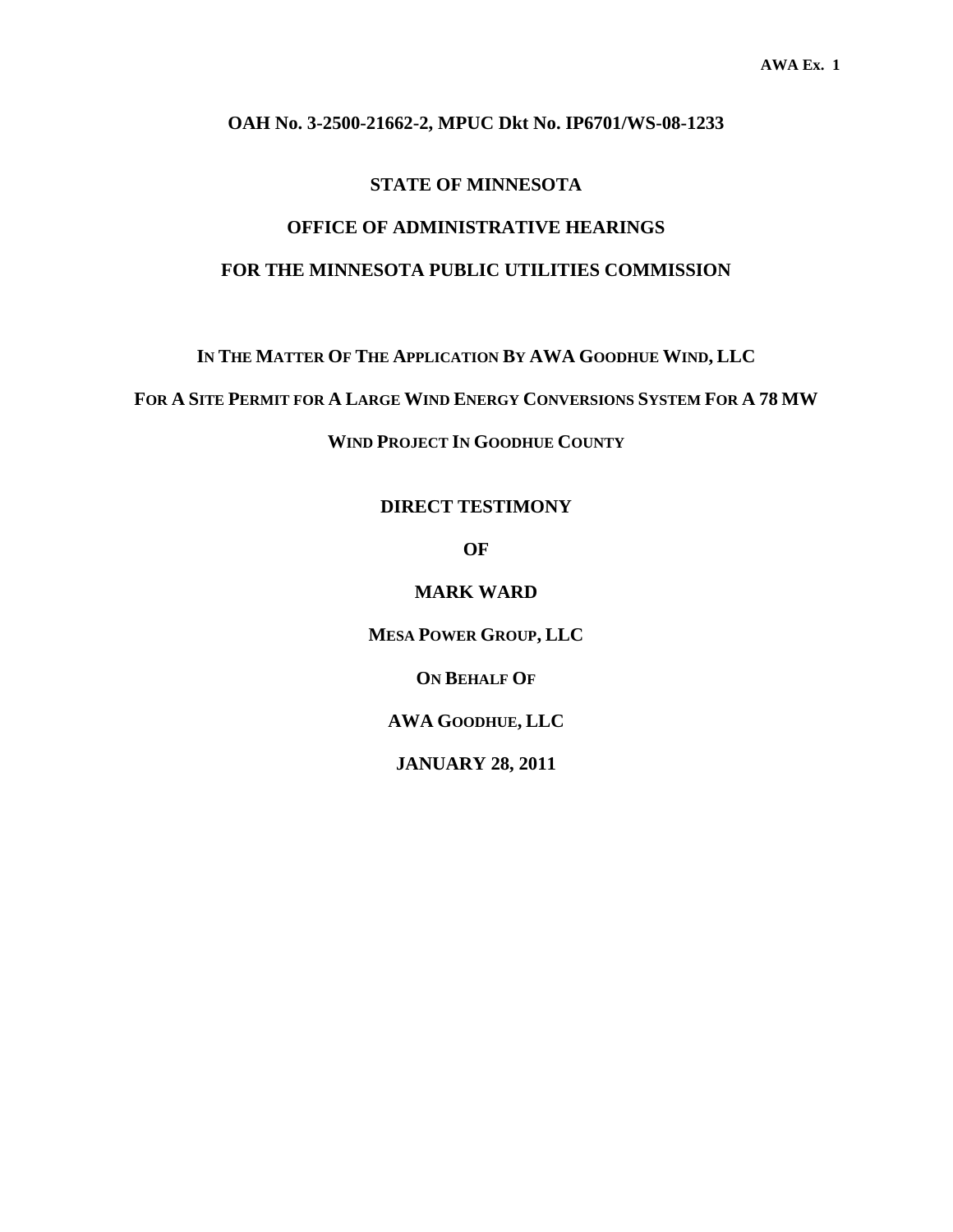### **DIRECT TESTIMONY OF MARK WARD**

### **TABLE OF CONTENTS**

|                | 2 II. OVERVIEW AND SUMMARY OF AWA GOODHUE DIRECT TESTIMONY  1 |  |
|----------------|---------------------------------------------------------------|--|
|                |                                                               |  |
| $\overline{4}$ | IV. PROJECT REGULATORY APPROVALS; DEVELOPMENT OF COUNTY       |  |
| $\overline{5}$ |                                                               |  |
|                |                                                               |  |
|                |                                                               |  |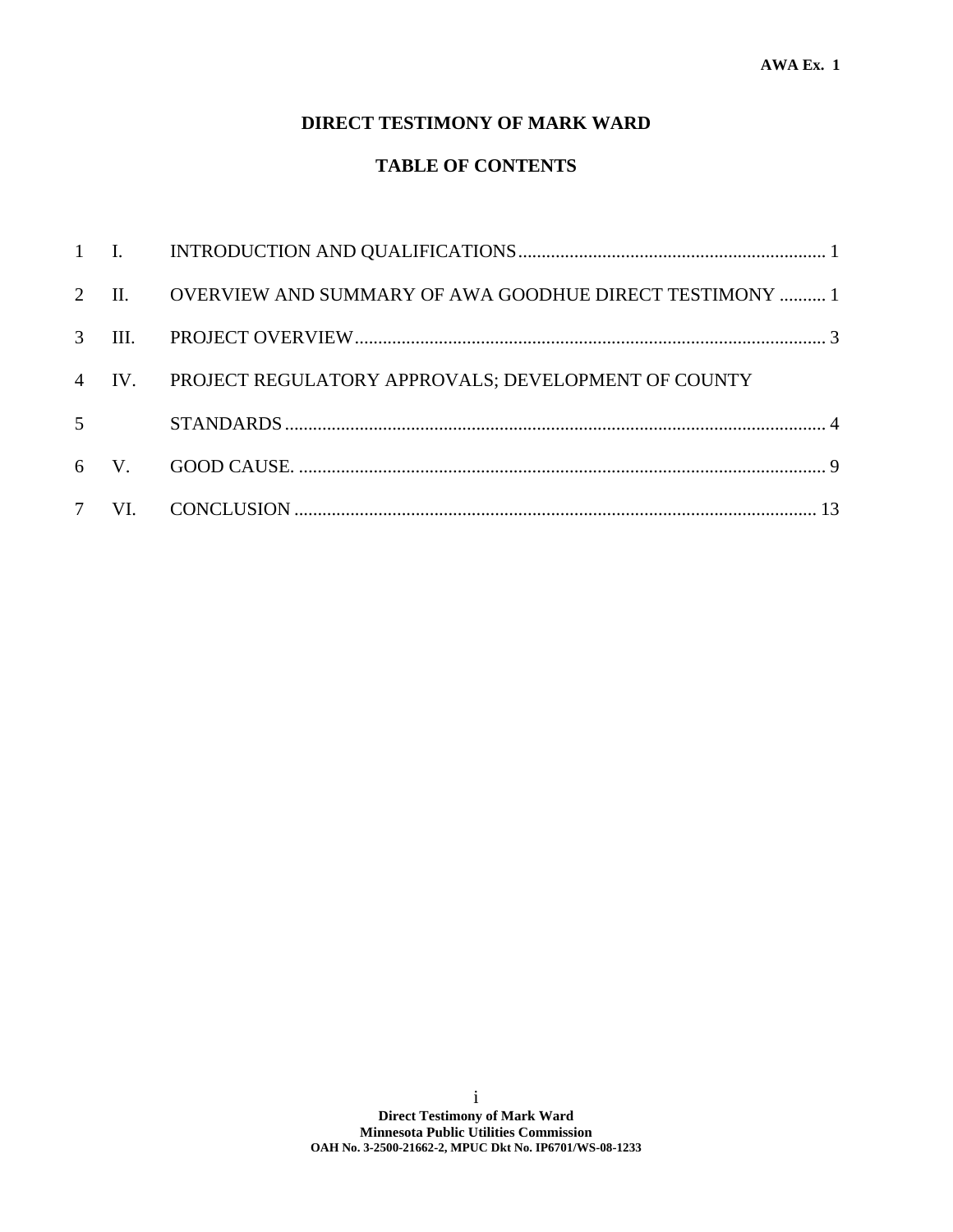| $\mathbf{1}$   |       | BEFORE THE MINNESOTA PUBLIC UTILITIES COMMISSION                                                                           |
|----------------|-------|----------------------------------------------------------------------------------------------------------------------------|
| $\overline{2}$ |       | <b>DIRECT TESTIMONY OF MARK WARD</b>                                                                                       |
| 3              | I.    | <b>INTRODUCTION AND QUALIFICATIONS</b>                                                                                     |
| $\overline{4}$ | $Q$ : | Please state your name and business address.                                                                               |
| 5              | $A$ : | My name is Mark Ward and my business address is 8117 Preston Road, Suite 260,                                              |
| 6              |       | Dallas, Texas 75225. I am testifying on behalf of AWA Goodhue, LLC (AWA Goodhue), the                                      |
| $\overline{7}$ |       | applicant in this proceeding.                                                                                              |
| $8\,$          | Q:    | By whom are you employed and what is your position?                                                                        |
| $\mathbf{9}$   | $A$ : | I am employed by Mesa Power Group, LLC. I manage Mesa Power Group along with                                               |
| 10             |       | my colleague Cole Robertson.                                                                                               |
| 11             | Q:    | Please summarize your educational background and professional experience.                                                  |
| 12             | $A$ : | I have a Bachelor of Science in Mechanical Engineering from the University of Alabama,                                     |
| 13             |       | and I have also completed graduate studies towards a Master's Degree in Engineering                                        |
| 14             |       | Management.                                                                                                                |
| 15             |       | I have more than 28 years of professional experience that includes mid- to senior-level                                    |
| 16             |       | management positions at investor-owned electric utilities Tampa Electric Company, Entergy, and                             |
| 17             |       | TXU. I was also Vice President for the Shaw Group's development business, Shaw Capital. My                                 |
| 18             |       | experience in the power industry spans the last 15 years and includes resource planning,                                   |
| 19             |       | regulatory affairs, business development and asset management.                                                             |
| 20             |       | I have served in my current role at Mesa Power since 2007.                                                                 |
| 21<br>22       | II.   | <b>OVERVIEW</b><br><b>AND</b><br><b>SUMMARY</b><br><b>AWA</b><br><b>GOODHUE</b><br><b>DIRECT</b><br>OF<br><b>TESTIMONY</b> |
| 23             | Q:    | Please provide an overview of AWA Goodhue's direct testimony in this proceeding.                                           |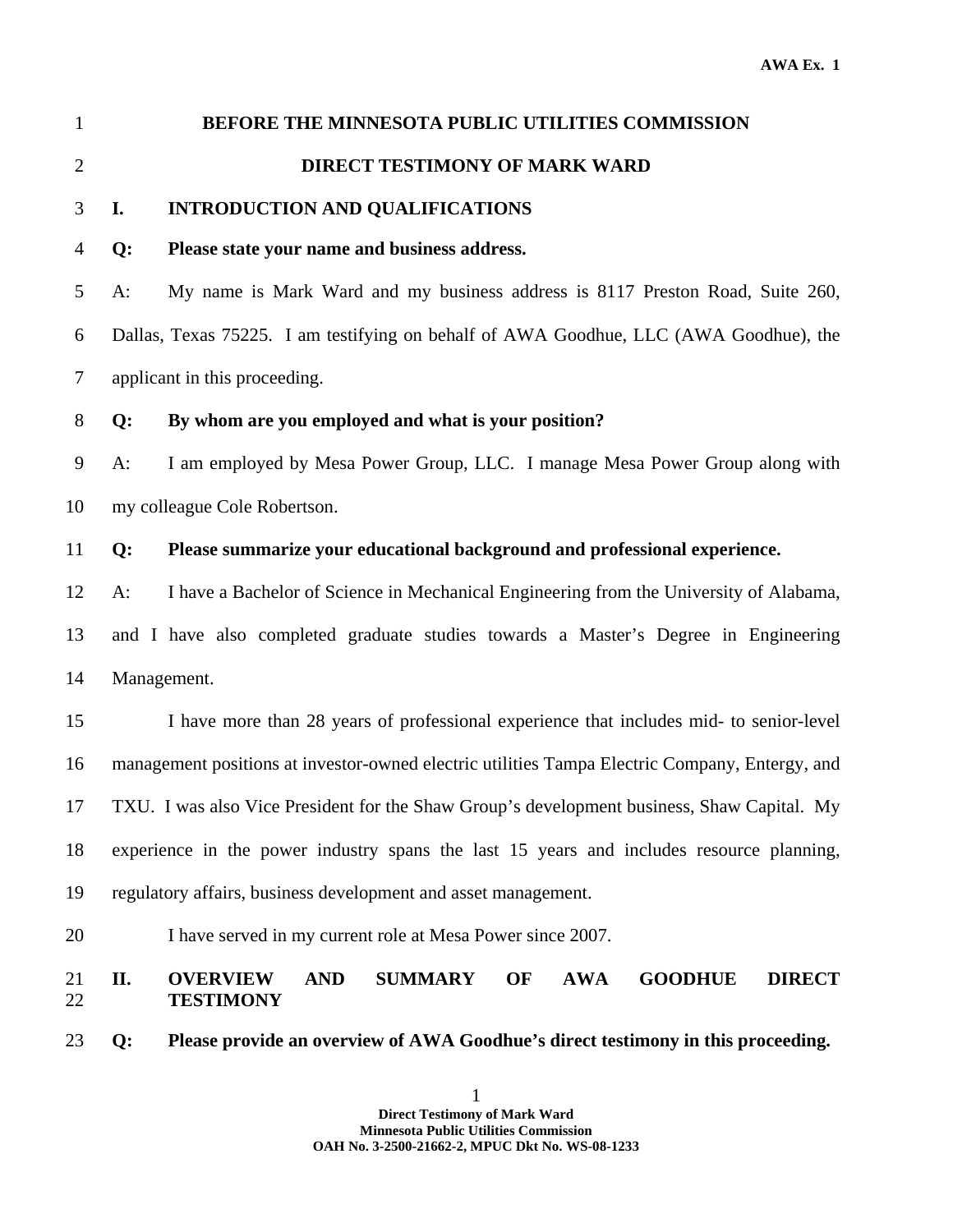1 A: AWA Goodhue will be presenting eight witnesses in its direct testimony. Our testimony 2 will establish that the AWA Goodhue wind project meets or exceeds industry best practices, and 3 would comply with standards that the Minnesota Public Utilities Commission and the Office of 4 Energy Security regularly require of Minnesota wind farms. In addition, our testimony will 5 describe the impacts to our project if the MPUC were to apply the Goodhue County's Wind 6 Energy Conversion System (WECS) Ordinance to this project. Last, our testimony demonstrates 7 why there is good cause for the MPUC not to apply the County's more stringent standards.

8 My own testimony is intended to do two things: (1) provide background information on 9 the project, and (2) discuss why there is good cause not to apply the County's WECS Ordinance.

10 My colleague at Mesa Power, Cole Robertson, will discuss the financial impacts to the 11 project if the Commission were to apply the County's standards to the project, in response to the 12 ALJ's directive in paragraph 5 of the Second Prehearing Order.

13 Next, we present the testimony of Mr. Charles Burdick with National Wind, LLC, a 14 Minnesota-based wind developer retained by AWA Goodhue to complete development of the 15 project. As the person with the primary responsibility for the project's development, Mr. 16 Burdick will address the siting impacts to the project should the MPUC apply the County's 17 standards, also in response to the ALJ's directive in paragraph 5 of the Second Prehearing Order. 18 Mr. Burdick also testifies on the issue of good cause.

19 We also sponsor the testimony of several expert witnesses. Mr. Pete Malamen, an 20 electrical engineer with Consulting Engineers Group, addresses why the County's stray voltage 21 testing requirements are unreasonable. Mr. Tim Casey of HDR Engineering, Inc. (HDR) 22 discusses the noise analysis conducted for the project. Mr. Scott Zilka of HDR discusses the 23 shadow flicker analysis HDR conducted which demonstrates that the project causes only a few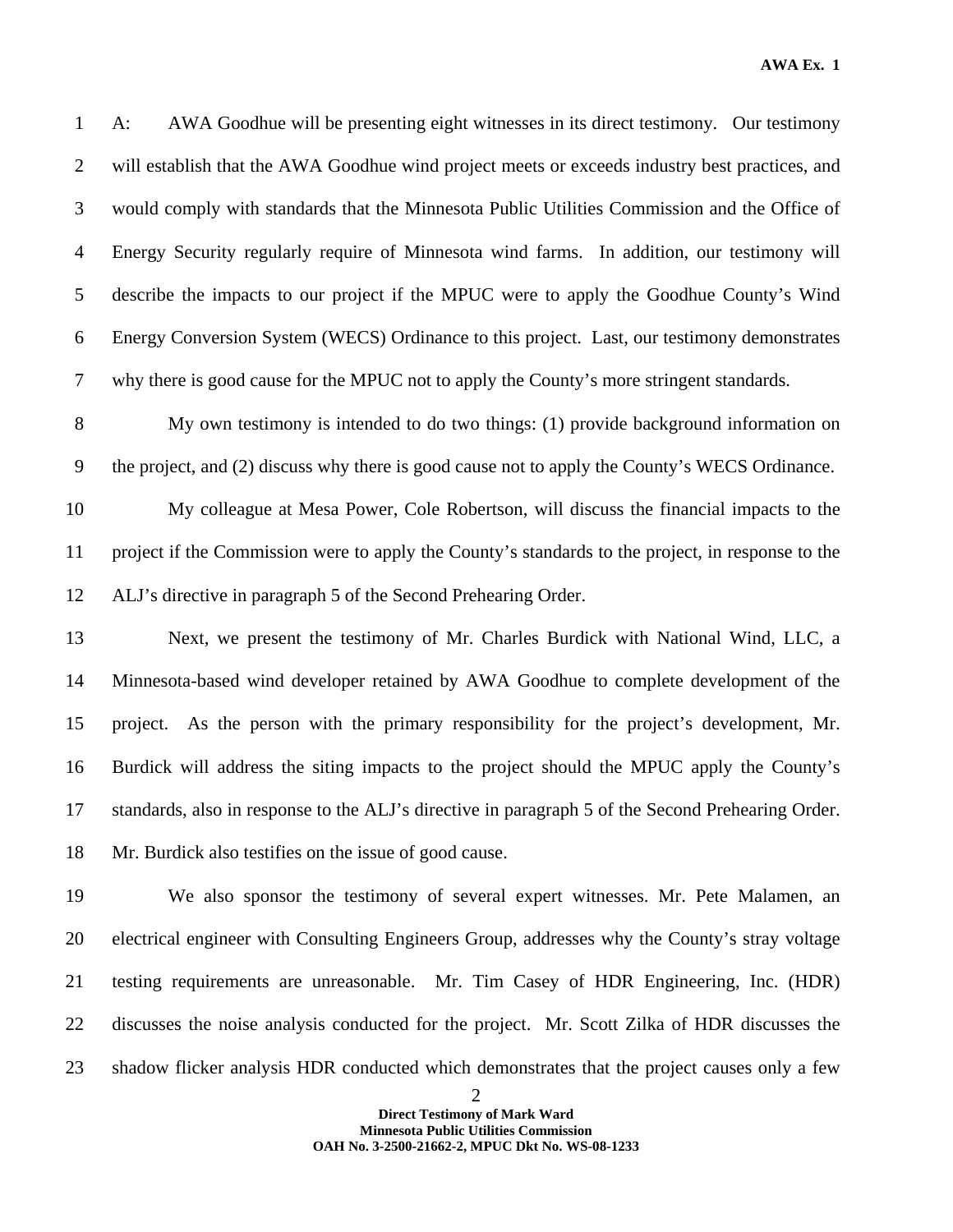1 hours of shadow flicker per year on nearby residences. Mr. Ronald Peterson of Westwood 2 Professional Services discusses AWA Goodhue's efforts to identify and avoid wetlands, and why 3 the County's WECS Ordinance with respect to wetlands is unreasonable.

4 Finally, Mr. Chris Kalass, a landowner in the project, discusses his participation in the 5 wind project and how application of the County WECS Ordinance would adversely affect him.

6 **III. PROJECT OVERVIEW** 

#### 7 **Q: Provide a general description of the project.**

8 A: The project is a 78 MW wind farm in Goodhue County, Minnesota, west of the City of 9 Goodhue and north of the City of Zumbrota. The project as proposed consists of 50 1.5 10 megawatt (MW) GE xle or 1.6 MW GE xle wind turbine generators in such combination as 11 necessary to yield 78 MW. The project will also include gravel access roads, an underground 12 electrical collection system, two permanent meteorological towers, an operation and maintenance 13 facility, two project substations, and step-up transformers at the base of each turbine. We have 14 retained the engineering, procurement and construction services of Minnesota-based contractor 15 Carstensen Contracting, Inc. The capital cost to design and construct the AWA Goodhue project 16 is expected to be \$179 million. An overview depiction of the project is attached to my testimony 17 as AWA Ex. 1-A.

18 In October 2009, the project executed two 39 MW, 20-year power purchase agreements 19 (PPAs) with Northern States Power Company d/b/a Xcel Energy (Xcel Energy). Together, the 20 PPAs represent purchases of the full expected project output. The MPUC approved the PPA's 21 on April 28, 2010 as being consistent with the public interest.

22 The project is structured as a Community Based Energy Development (C-BED) project. 23 As a C-BED project, it is structured so that 51% of the project's gross revenues will flow to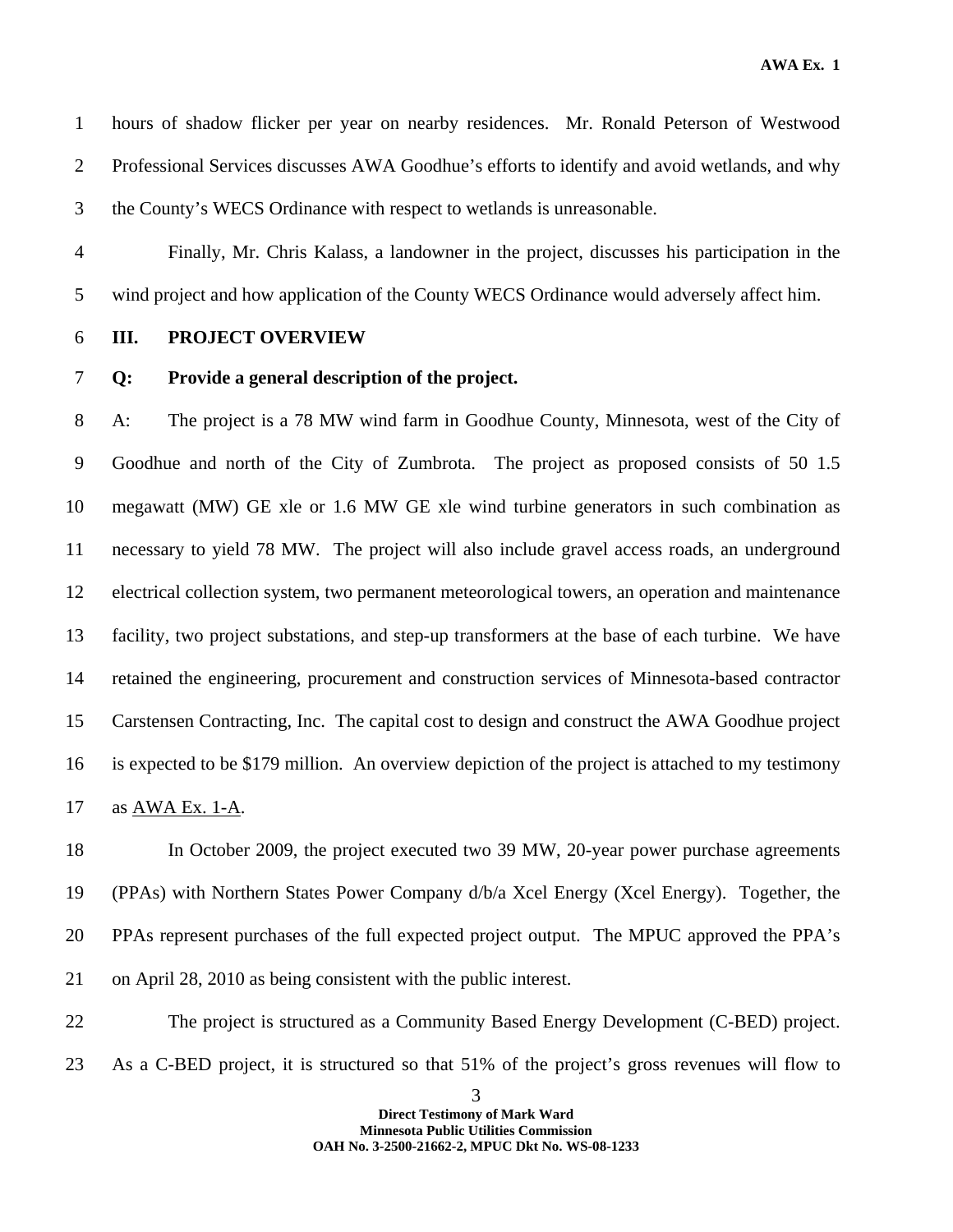1 Minnesota residents, thereby assuring that the community impacted by the project shares in part 2 of its economic benefits.

3 The project is intended to help Xcel Energy fulfill its obligations under Minnesota's 4 renewable energy policies.

#### 5 **Q: Please describe the project ownership structure.**

6 A: The project was originally developed by National Wind, LLC, a Minneapolis-based wind 7 development company. AWA Goodhue purchased the project's development assets in 8 December 2009. At that time, AWA Goodhue was a special purpose entity owned by the 9 American Wind Alliance, LLC (AWA), a joint venture between Mesa Power Group and General 10 Electric. Subsequently, Mesa Power acquired 100% ownership of AWA. Upon commercial 11 operation, AWA Goodhue will be owned jointly by AWA and Ventem Energy, LLC, an entity 12 comprised of the area residents and landowners who originally invested money in the project.

#### 13 **Q: Describe the relationship between AWA Goodhue and National Wind.**

14 A: Because of National Wind's familiarity with the project as its original developer, AWA 15 Goodhue contracted National Wind to act as the project's primary developer.

# 16 **IV. PROJECT REGULATORY APPROVALS; DEVELOPMENT OF COUNTY**

# 18 **Q: Please provide a general timeline of the project's regulatory approval process and**  19 **development.**

- 20 A: The regulatory approval process for this project began in earnest in the fall of 2009 under
- 21 four separate MPUC dockets.

17 **STANDARDS** 

- 22 On October 15, 2009, AWA Goodhue filed a certificate of need application, which was
- 23 accepted as substantially complete on November 30, 2009.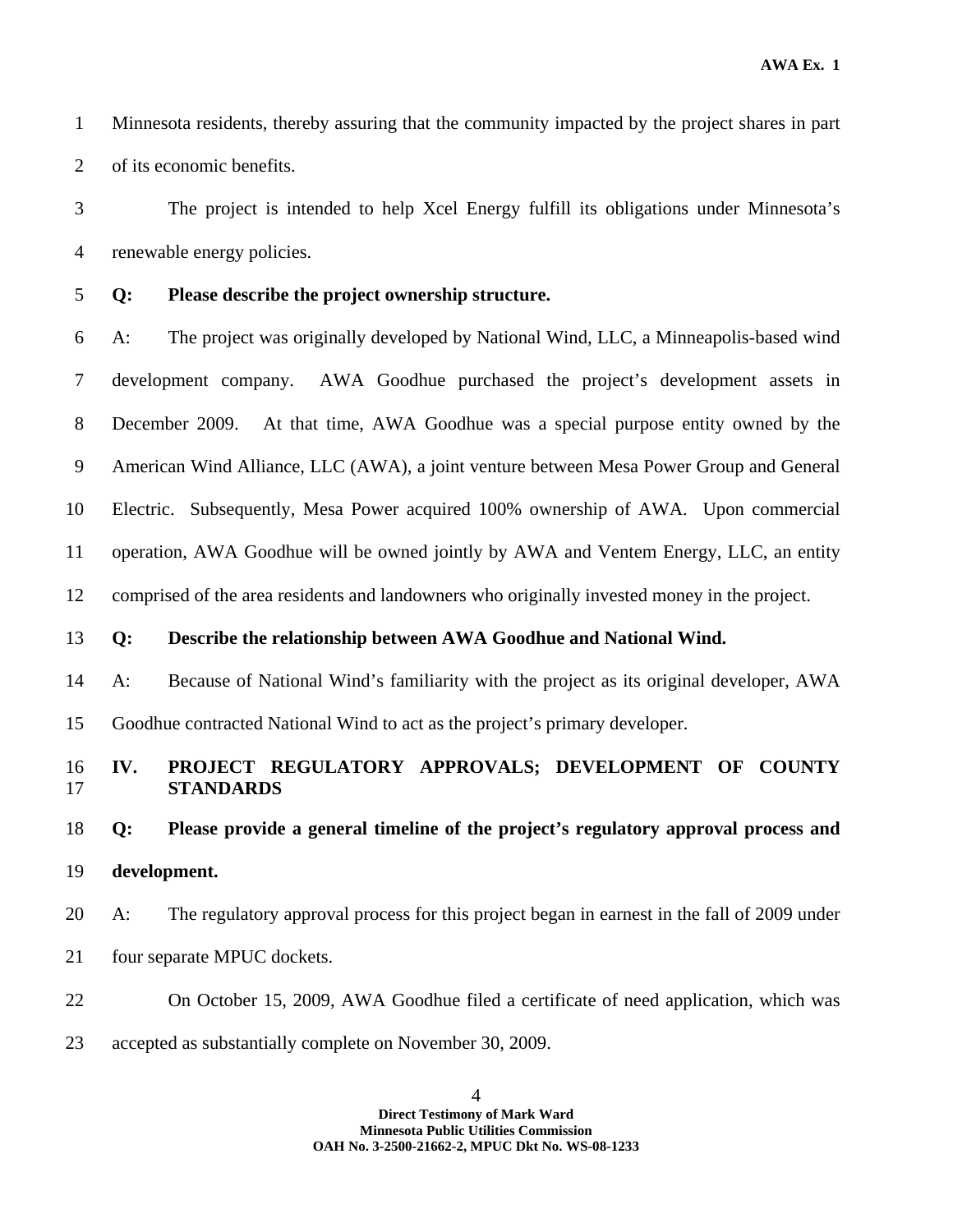- 1 On October 19, 2009, AWA Goodhue filed an amended application for a site permit (the 2 original site permit was filed on October 24, 2008).
- 3 On November 20, 2009, Xcel Energy filed for approval of the two PPAs (using separate 4 dockets for each PPA), which the MPUC approved on April 28, 2010.
- 5 On May 3, 2010, the MPUC denied a request by Goodhue Wind Truth for a contested 6 case, and on May 6, 2010, the MPUC issued a draft site permit for the project.

7 On July 21-22, 2010, Administrative Law Judge Eric Lipman conducted a public hearing 8 in the City of Goodhue to gather comments from members of the public regarding the project 9 and the conditions in the draft site permit. More than 50 persons testified at the hearing. ALJ 10 Lipman's Summary of Public Testimony is already in the record at edockets document number 11 20109-54181-01.

12 During these periods, the project, primarily through National Wind, continued to work 13 with other affected local, state and federal agencies, including the Federal Aviation 14 Administration, the U.S. Fish & Wildlife Service, the Minnesota Department of Natural 15 Resources, townships, and Goodhue County.

16 **Q: Assuming site permit approval from the MPUC, when would the project intend to**  17 **begin construction?** 

18 A: Our PPAs with Xcel Energy require that the project be commercially operable no later 19 than December 31, 2011. We were prepared to begin construction last fall, and were working to 20 finalize project financing. Once the MPUC sent the matter to the OAH for development of a 21 record on the County WECS Ordinance, however, we had to halt that work and focus on the 22 hearing. We are prepared to move forward with engineering, procurement and construction 23 immediately upon securing the MPUC site permit and certificate of need.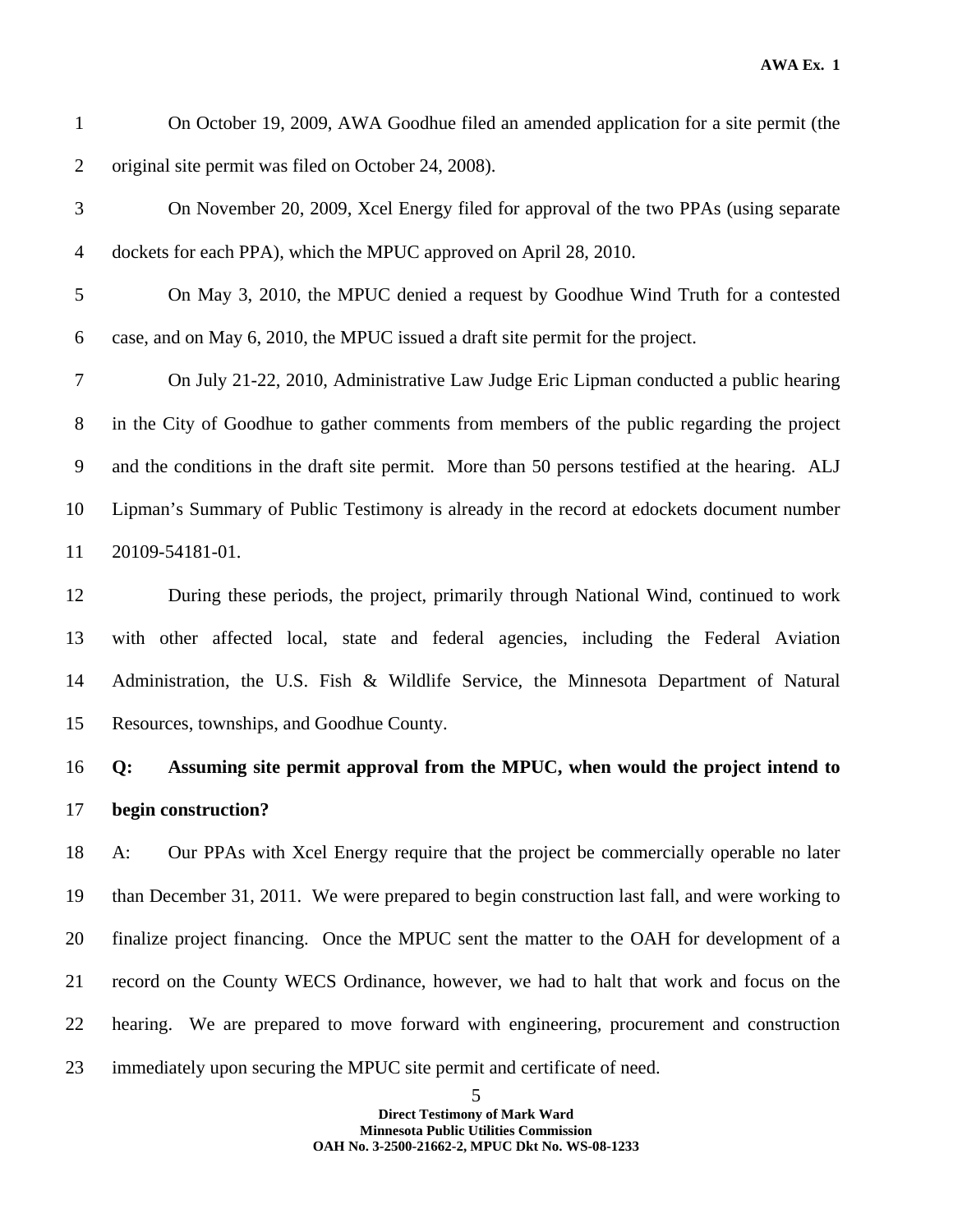#### 1 **Q: How long does it take to physically construct a project like this?**

2 A: Once we have a final permit in hand and can provide our construction contractor with a 3 notice to proceed, it generally takes 6-9 months to construct a project such as this one. Of 4 course, there are many factors which could influence that time-frame, including weather, labor 5 and equipment lead time and availability, etc.

## 6 **Q: Let's discuss the County's standards. What role did AWA Goodhue play in the**  7 **development of the County standards?**

8 A: Goodhue County has a formal planning advisory commission, comprised of nine 9 members. When a group of landowners began to publicly criticize the project within the County, 10 the planning advisory commission created a subcommittee to look at the issue of wind project 11 development within the County, and in particular to respond to petitions from citizens to adopt 12 specific land use or zoning restrictions aimed at this and possibly other wind projects.

13 National Wind attended most if not all of the subcommittee and planning advisory 14 commission meetings. Although we attended the meetings, we were allowed only limited 15 opportunities to participate in the discussion and none of our recommendations were adopted by 16 the subcommittee. At the time the subcommittee was working on developing recommendations, 17 our understanding was that the ordinance applied only to wind projects 5 MW and below, and 18 not to larger projects such as ours. We regularly communicated that understanding to the 19 subcommittee and planning advisory commission members.

### 20 **Q: Did the planning advisory commission propose a draft WECS ordinance to the**  21 **County Board?**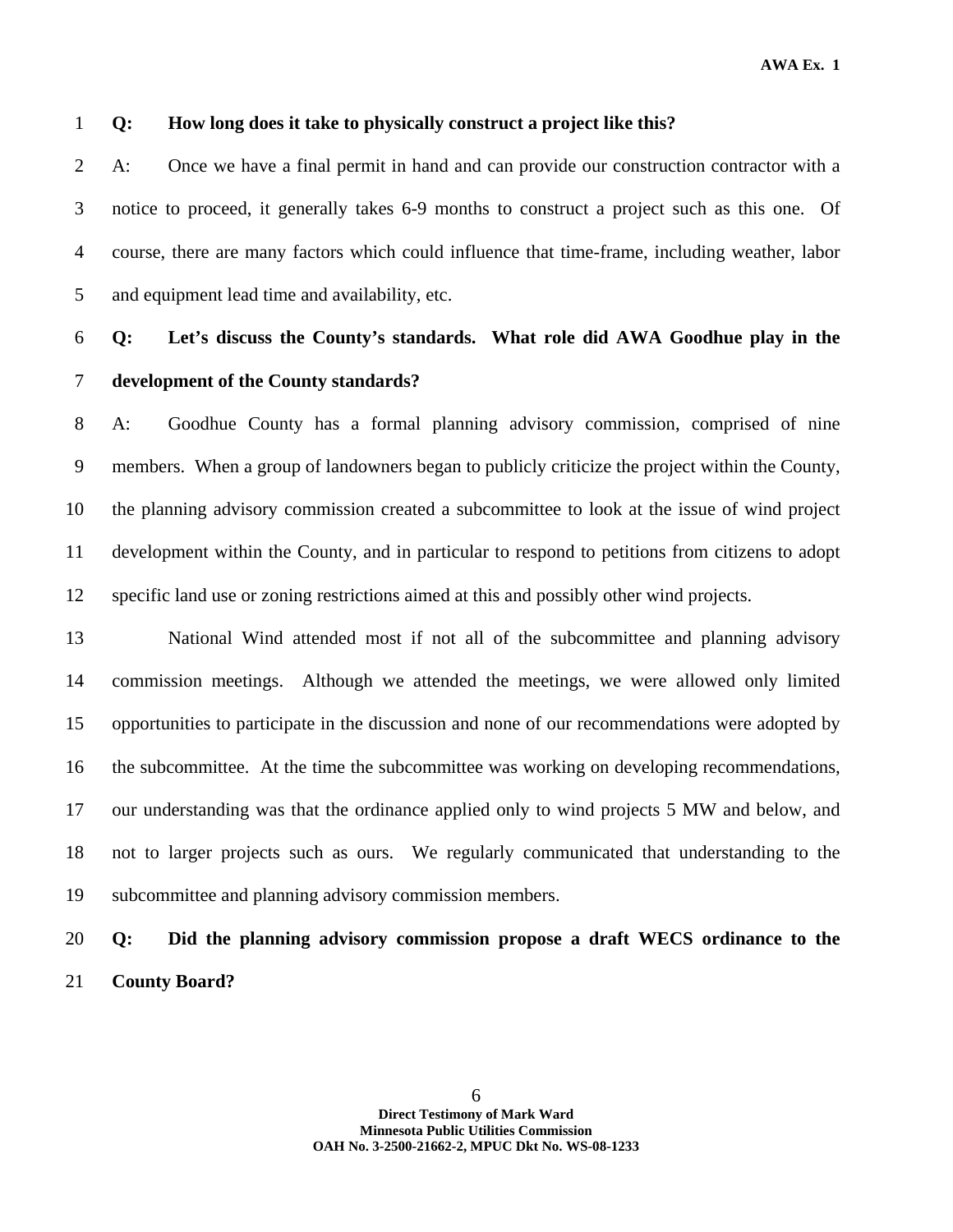1 A: The subcommittee met periodically over several months through August 2010. The 2 subcommittee ultimately developed a draft WECS ordinance, which the planning advisory 3 commission approved with significant amendments on September 28, 2010.

## 4 **Q: What specifically did the planning advisory commission recommend to the County**  5 **Board?**

6 A: The planning advisory commission recommendations were performance-based, with a 7 focus on protecting against turbine noise and shadow flicker. The recommendation did not 8 include a 10 RD setback for non-participating dwellings. The planning advisory commission 9 presented its draft WECS ordinance to the County Board for approval at the October 5, 2010 10 County Board meeting.

11 **Q: If the planning advisory commission recommendation did not include a 10 RD**  12 **setback, how is that the County ended up adopting a 10 RD setback for non-participating**  13 **landowners?** 

14 A: From my discussions with County Commissioners Samuelson and Rechtzigel, there 15 wasn't any specific factual basis for the adoption of a 10 RD setback. Instead, it appears that it 16 was a political compromise on the part of the County Board. Toward the conclusion of the 17 County Board meeting on October 5, Commissioner Samuelson made a motion to amend the 18 WECS ordinance by substituting a 10 RD standard for the performance-based standard proposed 19 by the planning advisory commission.

20 In addition, Commissioner Samuelson subsequently told me that the reason he proposed a 21 10 RD standard is because he thought that the MPUC would never follow or apply it for 22 LWECS. It is my understanding that he also subsequently communicated this to project 23 landowners.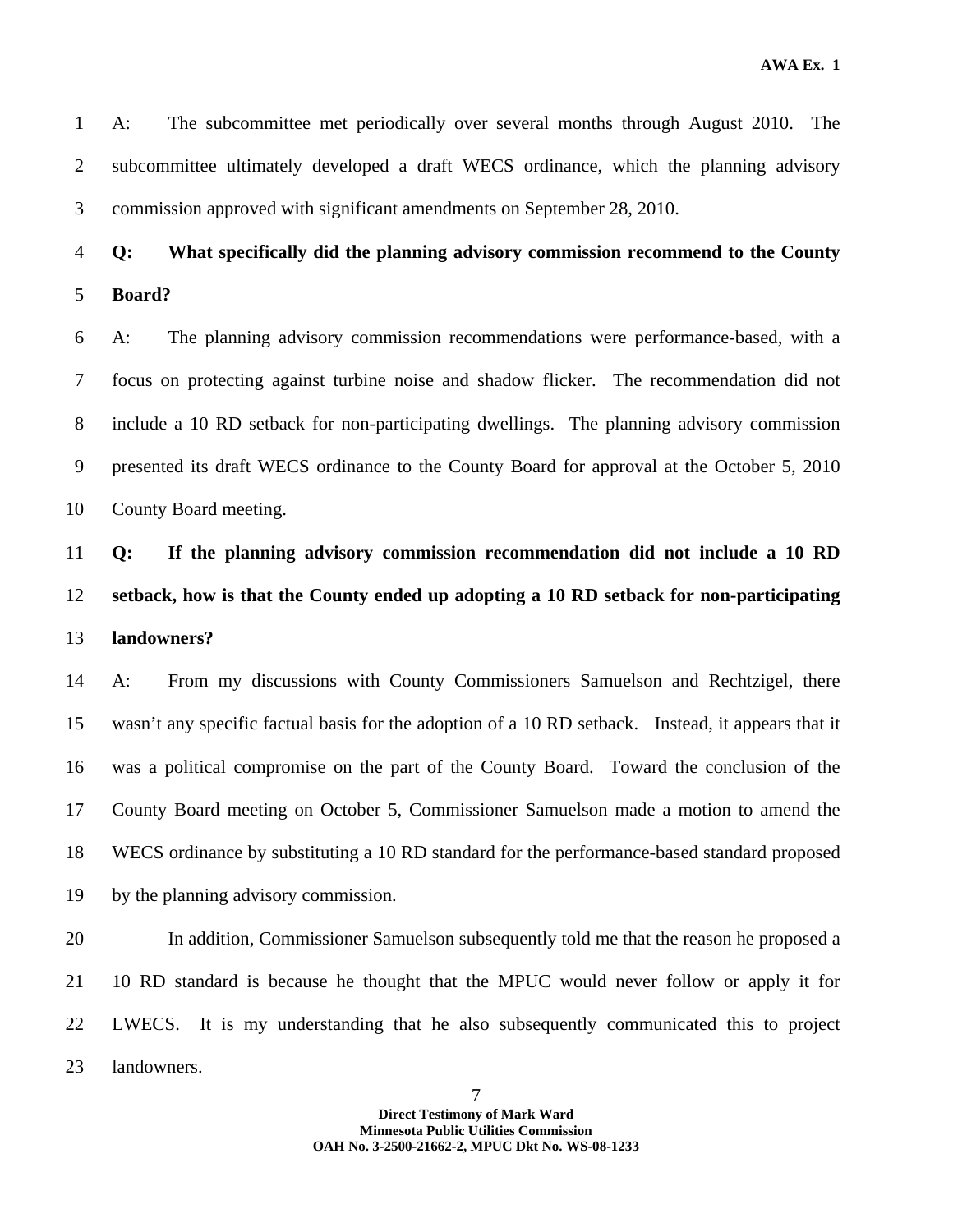1 **Q: The County adopted its ordinance on October 5, 2010. Prior to that date, how long**  2 **had AWA Goodhue's certificate of need and site permit been pending with the MPUC?** 

3 A: National Wind made the original site permit application in October 2008, but the full 4 MPUC permitting process began in earnest in October 2009 after the project filed an amended 5 application. Between the fall of 2009 and October 2010, AWA Goodhue participated in at least 6 six public hearings and meetings conducted as part of the combined certificate of need and site 7 permit processes, including one before an ALJ.

8 During that time, AWA Goodhue spent approximately \$7.5 million developing the 9 project based on the MPUC's General Permit Standards for wind projects..

10 **Q: Did the project interact with the County in other ways during this period?** 

11 A: We spent considerable time and resources working with the County, through its Land Use 12 Planning staff, and also with the County Attorney's office, in negotiating and preparing a 13 Development Agreement.

14 Project representatives also met regularly throughout 2010 with County elected officials 15 and officials and staff with the City of Goodhue, the City of Zumbrota, and affected townships to 16 hear and address concerns and interests regarding the project.

#### 17 **Q: What is the Development Agreement?**

18 A: The Development Agreement specifies the commitments made by both AWA Goodhue 19 and the County to assure the project is built to the standards required by the County; it governs 20 matters such as construction standards and practices, public roadway protection and repair, 21 minimum insurance requirements, fees, inspections, etc. The agreement is attached to my 22 testimony as AWA Ex. 1-B.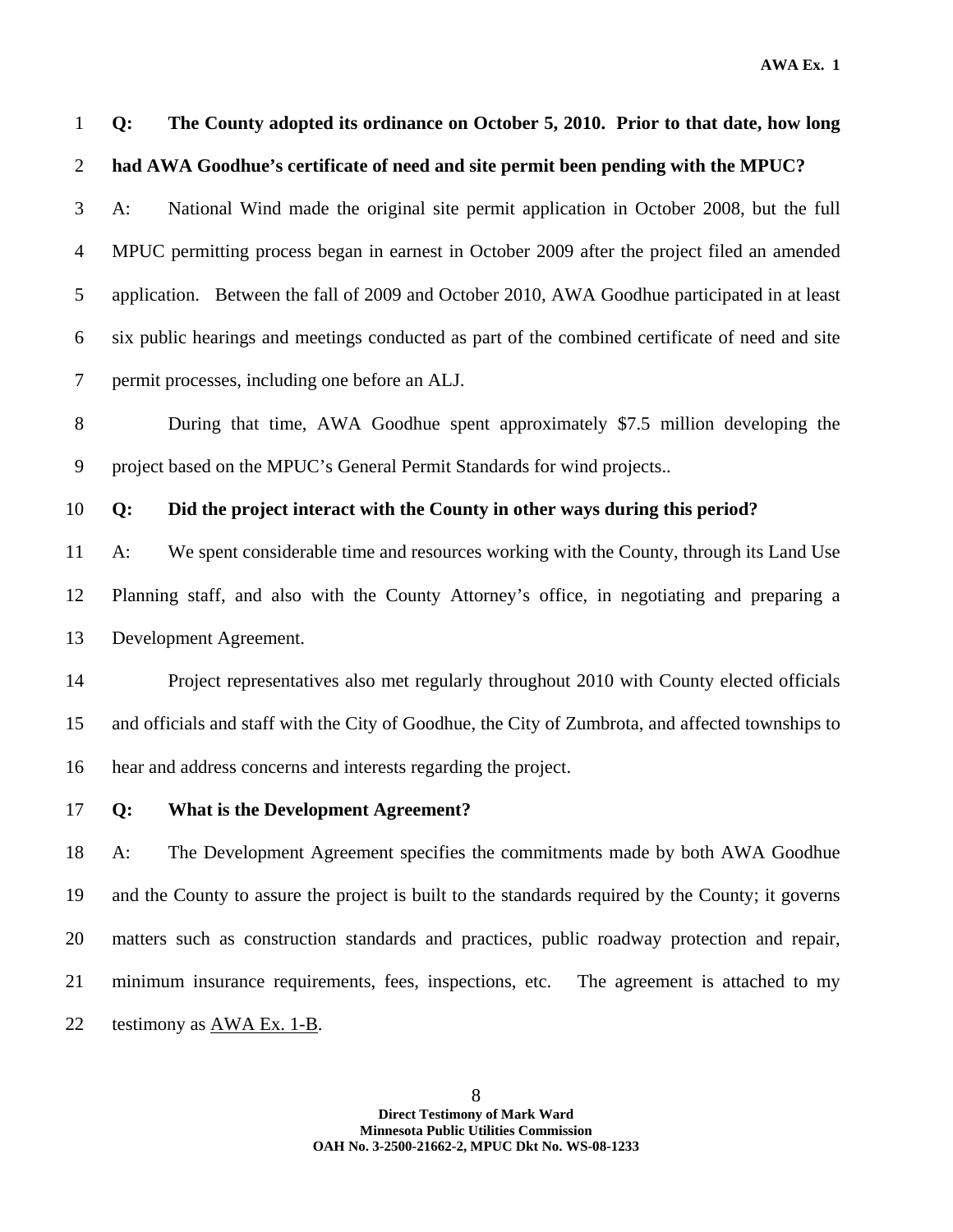### 1 **Q: Is AWA Goodhue still willing to execute and be subject to the Development**  2 **Agreement in its current form?**

3 A: Yes. We assume that if the project goes forward, the Development Agreement will be 4 executed by both parties in its existing form.

5 **V. GOOD CAUSE.** 

6 **Q: What is your understanding of what the Commission is looking for on the issue of**  7 **good cause?** 

8 A: As the ALJ stated in the Second Prehearing Order, the Commission is interested in the 9 development of a record on the question of the term "good cause" as it appears in Minn. Stat. § 10 216B.081, for the purpose of the parties making recommendations on whether there is good 11 cause not to apply the County's WECS ordinance to this project.

12 **Q: What is your understanding of what the term good cause means as it is used in the**  13 **statute?** 

14 A: I am not a lawyer, but my sense is that it means what it says. If the MPUC believes there 15 are good reasons why it shouldn't apply the County's ordinance against this project, then it need 16 not.

17 **Q: Do you have an opinion on whether there is good cause for the MPUC not to follow** 

18 **the County's standards?** 

19 A: Yes. I believe there are a number of good reasons why the MPUC should not apply the 20 County's WECS Ordinance against this project.

21 **Q: What are those reasons?** 

22 A: From my perspective, the reasons can be grouped into three categories. The first reason 23 not to apply the County's more stringent standards is because they are excessive – they don't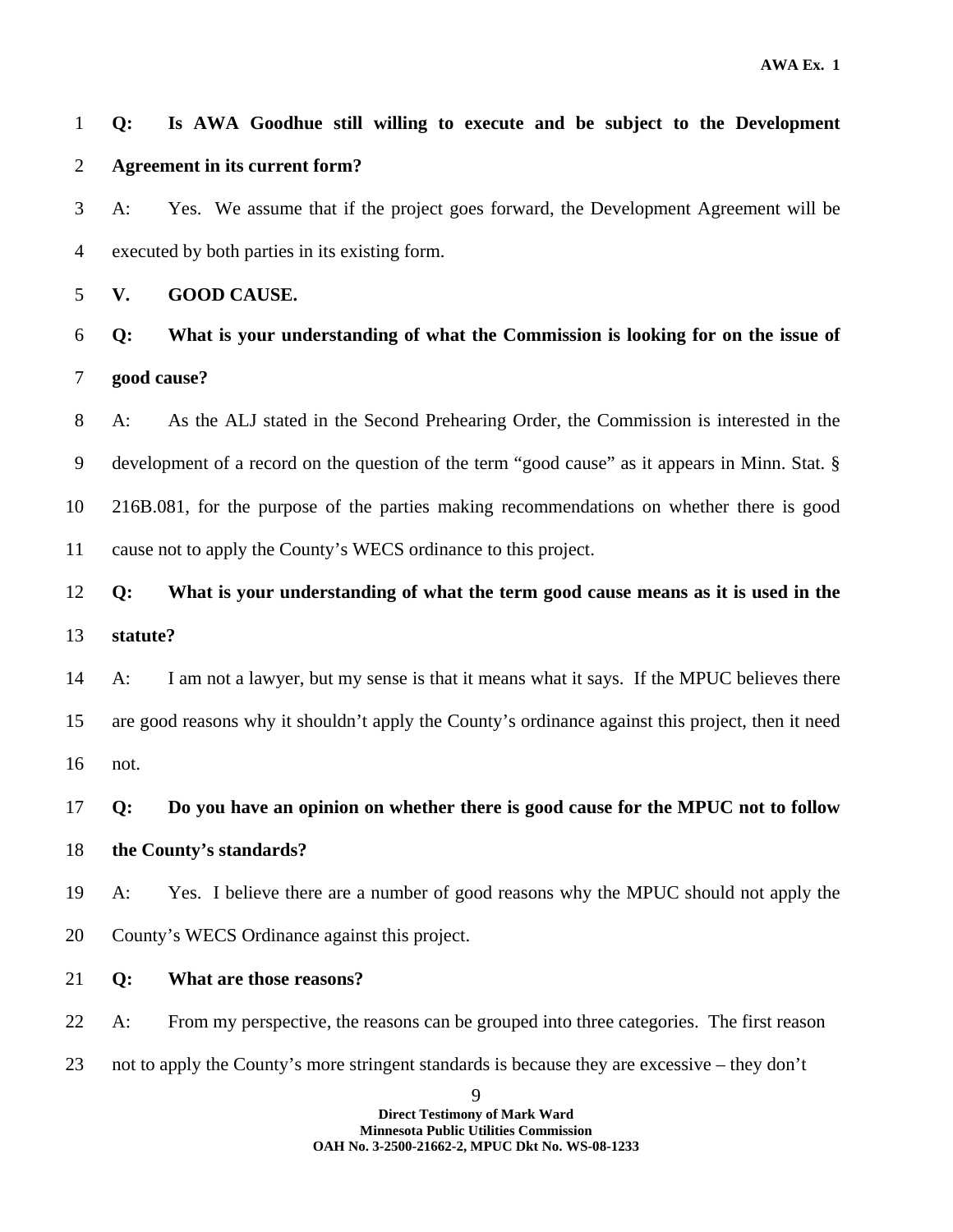1 regulate the project, they prohibit it. Second, applying the County's standards against our project 2 would be extremely unfair to AWA Goodhue. And third, the MPUC ought not apply the 3 County's standards because they are inherently ill-conceived and inconsistent.

#### 4 **Q: Why is the County WECS Ordinance excessive?**

5 A: It is excessive because the County's WECS Ordinance, if applied against our project, 6 would not just regulate the project to address health and safety concerns, it would prevent us 7 from building the project altogether. The map in AWA Ex. 1-C illustrates the cumulative effect 8 of applying each of the County's more stringent setback standards. As shown on the right side of 9 that map, applying all of the County's setback standards excludes 32,622 acres, or 99.8%, of the 10 project area and would eliminate all 50 of our proposed turbine sites. Application of the County 11 standards not only prevents us from siting any commercial wind project within our project 12 boundary, but it likely prevents construction of a commercial wind project anywhere in Goodhue 13 County.

#### 14 **Q: Why would application of the County ordinance be unfair?**

15 A: What we have done is adhere to and follow the MPUC's existing rules for wind projects 16 in Minnesota. We actively participated in the certificate of need and site permit applications, 17 and spent a tremendous amount of time and money in those processes. The fact is that those 18 processes took far longer than we had expected, and even longer than the amount of time that the 19 statutes allow. But we were familiar with the standards and permit conditions the MPUC applied 20 in site permits for other similar wind projects in Minnesota, and therefore believed we 21 understood the framework for designing, building, and, importantly, permitting a large wind 22 project in Minnesota.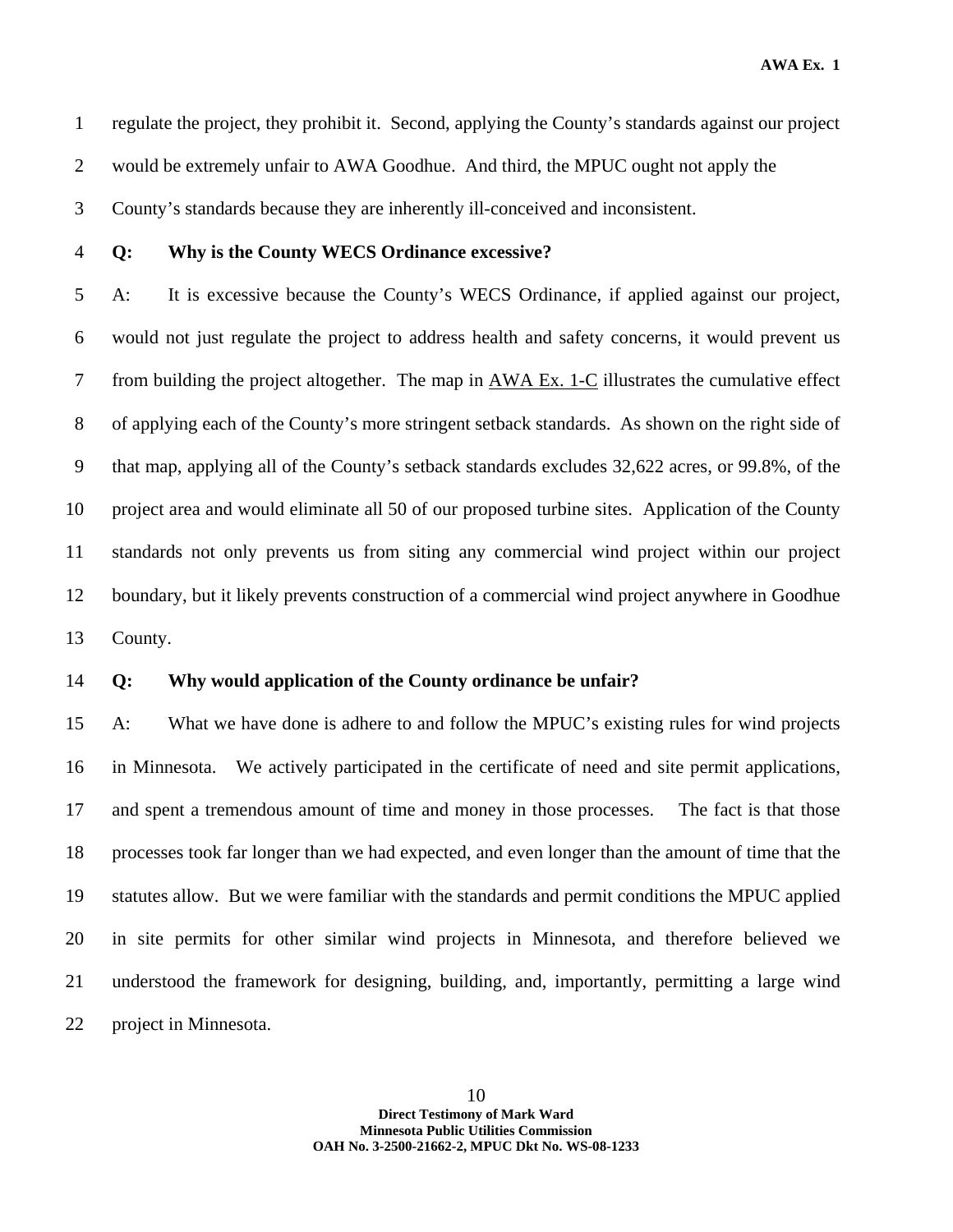2 after all MPUC public comment periods had closed and virtually on the eve of when our matter 3 was scheduled before the MPUC for a final vote on the merits. So we trust the MPUC can 4 appreciate our frustration that after spending more than one year in the site permit and certificate 5 of need process, after participating in good faith in a half dozen public meetings and twice as 6 many private meetings with concerned citizens and other stakeholders, and after spending more 7 than \$7.5 million on developing the project, the idea that the MPUC might now deviate from its 8 General Permit Standards and apply wholly different, and prohibitive, setback standards against 9 our project, but not against other wind projects in the state, strikes us as a little more than a bit 10 unfair.

### 11 **Q: In what ways do you believe the County WECS Ordinance is ill-conceived and**  12 **inconsistent?**

13 A: The ordinance is ill-conceived because it possible that, under the County WECS 14 ordinance, a developer could site turbines using a 10 RD setback but nonetheless still generate 15 significantly more noise than our project's turbines will. This is possible simply by using 16 smaller turbines with shorter rotors. The shorter the rotor diameter, the faster the rotor spins, and 17 the more noise it may generate. Thus, if the County was trying to protect against turbine noise 18 by adopting a 10 RD standard, the approach appears misguided.

19 There are also two glaring inconsistencies within the County's neighboring dwelling 20 setback standard. First, the County ordinance creates separate setbacks for participants and non-21 participants – requiring a 750 foot setback for participating residences and a 10 RD (2,707 foot 22 in our case) setback for non-participants. By doing so, the County is allowing essentially zero 23 exposure to the non-participants but far greater exposure to participants. This is appears to be a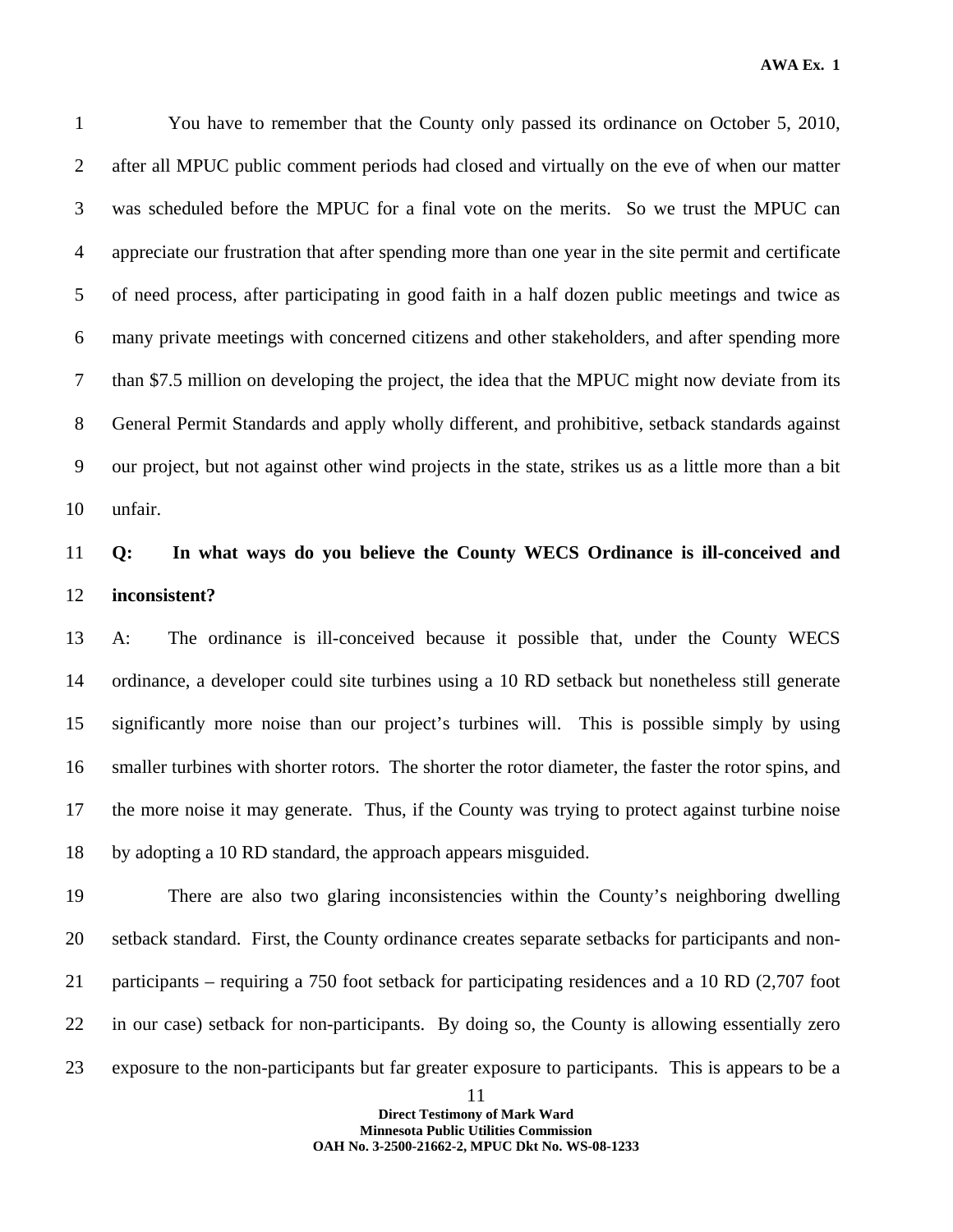1 disingenuous double-standard. If the County really believes that a 10 RD buffer – over one-half 2 mile for our project – is necessary to protect against perceived health risks from wind turbines, it 3 seems disingenuous on its part to allow any of its residents to be closer than one-half mile, 4 voluntarily or not.

5 A 10 RD setback is also inconsistent with how the County regulates other activities 6 within its borders. The County doesn't ban other commercial activity simply because it has 7 some incidental impact. As we documented in a report prepared by HDR, existing conditions in 8 the County already often exceed the MPCA's noise limits. The County doesn't ban or otherwise 9 prohibit the causes of these noises, however.

10 Second, the County's setback for non-participants treats altogether consistent WECS 11 inconsistently. That is, the setback from non-participating residences for a "non-commercial 12 WECS," a turbine less than 1 MW, is 750 feet. The same setback for a "commercial WECS," a 13 WECS greater than 1 MW, however, is 10 RD, even though there may be no material difference 14 between the two turbines in terms of their impacts. If we consider two similarly-sized turbine 15 models as examples, it seems obvious that there is little to no health or safety justification for a 16 10 RD setback. We know, for instance, that a Gamesa G58/850 wind turbine generator rated at 17 850 kW (0.85 MW) with a rotor diameter of 190.3 feet produces a maximum noise level of 104 18 dBA. Because it is less than 1 MW, it would be considered a "non-commercial WECS" under 19 the County Ordinance, and thus subject only to a 750 foot setback from non-participants. In 20 contrast, a 1 MW Nordic Windpower N1000-59 a rotor diameter of 193.6 feet, produces the 21 same maximum noise level of 104 dBA. Because the Nordic turbine is rated 1 MW, it would be 22 considered a "commercial WECS" under the County Ordinance, and thus subject to a 10 RD 23 (1,936 ft) setback from non-participants.